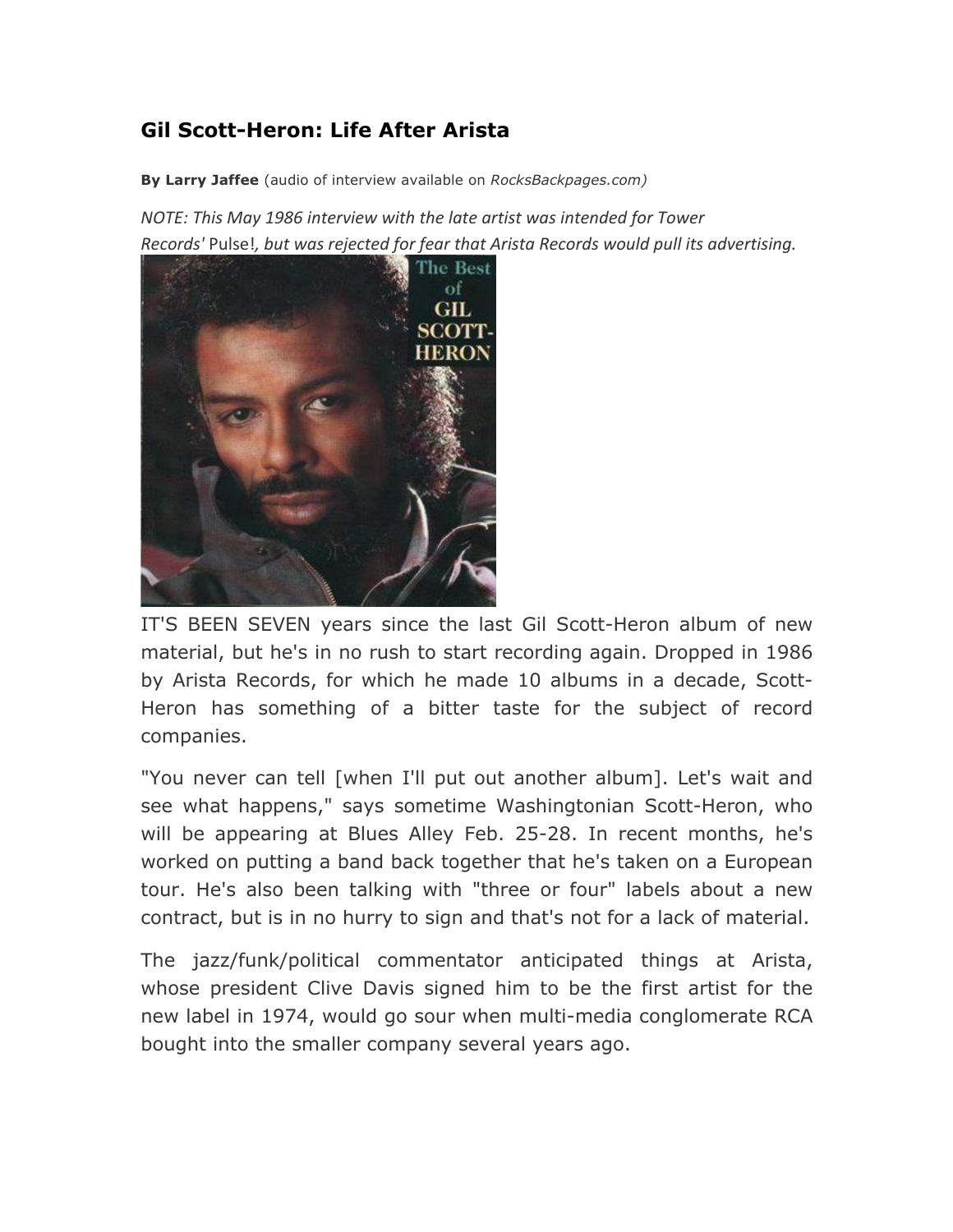"I don't know how much influence RCA had," he says, noting that, in any case, the company couldn't be too comfortable releasing extremely critical rap pieces about the shortcomings of the Reagan Administration. That is unless they sold in the millions; in Scott-Heron's case, they don't.

"When I left Arista they had an accountant running A&R," he says. The singer was especially miffed how his last release for the company, a best-of compilation, was put together. "The best songs were left off. They picked the ones that sold the best. Record company people can't sing, can't dance and can't perform.

"We are the indispensable commodity of the record company. Everybody that Arista signed in the beginning was able to do what they wanted to do," he says, citing Patti Smith and Loudon Wainwright as two roster-mates who also revelled in the artistic freedom that was briefly granted to them. "I don't see that there anymore," says Scott-Heron, who put out five other albums on independent labels before signing with Arista.

Evidently, Davis, whom Scott-Heron had often happily consulted with about his latest studio creations, had changed his musical priorities – away from cult figures with limited commercial potential to carefully molded mega-sellers like Whitney Houston, Aretha Franklin and Carly Simon.

However, a slim chance of reaching a mass audience will not stop Scott-Heron from continuing to espouse his thoughts on international and domestic politics, apartheid, injustice, nuclear power and social problems.

"It's not that the average person doesn't care. There are so many problems that the average person is being bombarded with, and the can hardly keep their own problems in focus. So it remains the responsibility of the people in the public eye to bring attention to certain issues and ideas."

In 1975, Scott-Heron focused on South Africa with 'Johannesburg', and two years later he commented on the Three Mile Island nuclear